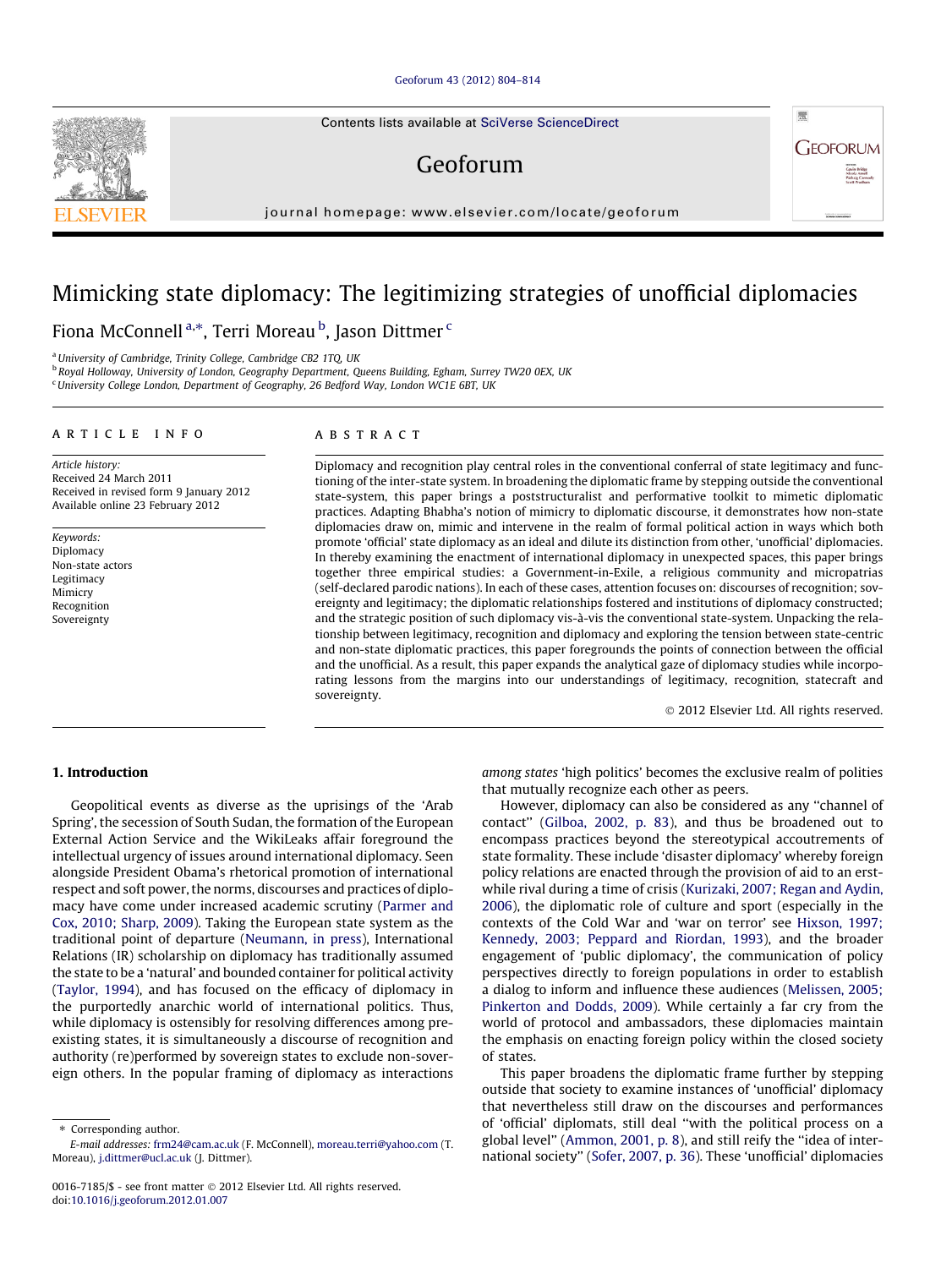simultaneously draw on, mimic and intervene in the realm of formal political action in revealing ways. Adapting Bhabha's notion of mimicry to diplomatic discourse, this paper untangles these threads and foregrounds the points of connection and convergence between the official and the unofficial in ways which both promote 'official' state diplomacy as the 'gold standard' to aspire to, and unsettle it by reducing the gap between the 'real' and the 'mimic'. As such, the paper broadens the analytical gaze of diplomacy studies while incorporating lessons from the margins into our understandings of conventional topics such as recognition, legitimacy and sovereignty.

We begin by reviewing diplomacy, with a focus on different theoretical and disciplinary approaches to the topic and recent scholarship on soft power, public diplomacy and non-state actors' paradiplomacy. We then demonstrate the utility of Bhabha's theorization of mimicry in approaching the diplomacy of non-state actors. To address the research lacuna of formal diplomacy on the margins of the state system, we outline three case studies, each drawn from our broader research projects.<sup>1</sup> The first is the diplomatic practices of the Tibetan Government-in-Exile (McConnell) through which this unrecognized polity seeks to construct legitimacy and enact a degree of 'stateness', defined as the social relations and mundane practices that give rise to state effects [\(Painter, 2006\)](#page-9-0). The second is the International Christian Embassy – Jerusalem (Dittmer), an institutionalized representative of Christian Zionism which strives to intervene in 'high politics' despite not aspiring to sovereignty itself. The final case study is the diplomacy of micropatrias (Moreau) which, in the absence of traditional recognition, recognize each other and form international institutions to promote shared aims, thus producing stand-alone, parallel international communities. Juxtaposing these case studies enables us to consider the tactical use of diplomatic discourse by non-state groups to subvert the international system and contest its exclusions. Yet, at the same time, these non-state actors leave the international system itself intact. In conclusion we argue that such 'unofficial' diplomacies are, somewhat paradoxically, important to the hegemony of 'formal' diplomacy and we foreground the role of mimicry in producing diplomacy from the margins as a serious topic. Finally, some possible directions for future research are offered.

#### 2. Diplomacy of and beyond the state

In its narrowest sense, diplomatic theory is an ''applied body of knowledge pertaining to the right conduct of professional diplomats in their relations with one another'' [\(Sharp, 2009, p. 7\)](#page-9-0), with [Satow's \(1922\) and Berridge's \(2002\)](#page-9-0) guides to diplomatic practice epitomizing this approach. Broadly speaking, the theorization of diplomacy has largely occurred within IR and, reflecting disciplinary debates, IR scholars have conventionally studied diplomacy in the context of the realist/idealist divide. Realists theorize diplomacy as another form of force to be brought to bear in the national interest, albeit a more palatable one ([Kissinger, 1995; Langer,](#page-9-0) [1951\)](#page-9-0), while idealists see diplomacy as a tool capable of resolving conflicts and producing a less violent world order ([Diamond and](#page-9-0) [McDonald, 1996; McRae and Hubbart, 2001\)](#page-9-0). Meanwhile, discussions around diplomacy within international law focus on the legal structures that facilitate these state-to-state exchanges theorized by IR scholars ([Bassiouni, 1980; McClanahan, 1989](#page-8-0)). The most comprehensive account of diplomacy from the perspective of political geography, by [van der Wusten and Mamadouh \(2010, p. 1\),](#page-9-0) itself argues that ''the geography of diplomacy is not a familiar sign under which scholars congregate like diplomatic history.'' While nuanced and influential work within political geography has deconstructed the discourses of foreign policy ([Dodds, 1993; Ó](#page-9-0) [Tuathail and Agnew, 1992](#page-9-0)), attended to the role of diplomacy in imperial geopolitics [\(Kearns, 2009](#page-9-0)) and examined the agency of geopolitical elites ([Kuus, 2008; Müller, 2008\)](#page-9-0), there is something of a dearth of geographical research that attends to the practices and legitimizing role of diplomacy per se. Exceptions include quantitative studies of diplomatic connections [\(Neumayer, 2008; van](#page-9-0) [der Wusten and van Korstanje, 1991\)](#page-9-0), systematic reviews of the location of diplomacy ([Henrikson, 2005\)](#page-9-0) and case studies of particular diplomatic contexts and negotiations (e.g. [Campbell, 1999;](#page-9-0) [Chaturvedi, 1998; Dahlman and Ó Tuathail, 2006; Newman, 2002\)](#page-9-0).

While such work maintains a state-centered focus on formal diplomacy, two trends have diverged from this literature in recent years and are central to the theoretical framing of this paper. These are (1) an increasing focus on different modes of diplomacy drawing on ideas of soft power and the theorization of public diplomacy and (2) a broadening of the type of actor engaged in diplomatic practices to include non-state polities. [Nye \(2006, p. 26\)](#page-9-0) differentiates the sovereign performances of power: ''Hard power, the ability to coerce, grows out of a country's military and economic might. Soft power arises from the attractiveness of a country's culture, political ideals, and policies.'' Perceived as a key lever of soft power, and seeing a revival in the post-9/11 era when links were made between international perceptions of the United States and the country's national security ([Ross, 2002](#page-9-0)), public diplomacy is conceptualized as based on ''a complex relationship between three major components: the government, the media, and public opinion'' ([Gilboa, 2008, p. 62](#page-9-0). See also [Melissen, 2005; Mor, 2006\)](#page-9-0). Given the consequent foregrounding of the diplomatic role of culture ([Finn, 2003; Kennedy, 2003\)](#page-9-0) and the idea of 'nation branding' ([Olins, 2005\)](#page-9-0), scholarship on public diplomacy has been highly multidisciplinary, including contributions from IR, cultural studies, sociology, psychology and public relations.

Even as work on public diplomacy remains generally statecentric, its broad remit means that it offers the potential to open up space for non-sovereign polities to get a foot in the door ([Mattern, 2005\)](#page-9-0). As such, attention has increasingly focused on non-state actors such as the intervention of NGOs in formal diplomacy to promote conflict resolution and foster intergovernmental decision-making on environmental issues [\(Betsill and Corell,](#page-8-0) [2008](#page-8-0)), the role of corporate diplomacy that requires state-corporate interaction with regards to management, trade and international relations ([Strange, 1992](#page-9-0)) and the institutionalization of indigenous communities' engagement with diplomacy [\(Beier, 2010; Epp,](#page-8-0) [2001](#page-8-0)). While instructive on issues of agency, international lobbying and the blurring of diplomatic boundaries, the cases under consideration here are distinct from NGOs, corporations and indigenous communities in their mimicking of aspects of stateness. Perhaps a closer fit is work on paradiplomacy, understood as the foreign policy capacity of sub-national, regional or local governments ([Aldecoa](#page-8-0) [and Keating, 1999; Duchacek et al., 1988\)](#page-8-0). With empirical attention focused on the international relations of regional governments in Europe and North America (e.g. Basque Country, Scotland, Quebec), this form of diplomacy is interpreted as ''more functionally specific and targeted'' than conventional state diplomacy, and often opportunistic and experimental ([Keating, 1999, p. 11\)](#page-9-0).

Emerging from this literature has been a valuable focus on the inter- and intra-diplomacy of non-central governments ([Shain,](#page-9-0) [1989\)](#page-9-0) and a foregrounding of how this diplomacy renders ''the understanding of actorness at once important but increasingly difficult'' ([Hocking, 1999, p. 36\)](#page-9-0) and fundamentally transgresses the national/international, domestic/foreign binaries which have been so central to conventional IR theorisations ([Walker, 1993\)](#page-10-0). However, while such observations offer an important insight into

 $^{\rm 1}$  These diplomacies are formal in that they are rooted in the rituals and language of traditional state-based diplomacy, rather than being simply about communication in a generic sense (as with public diplomacy).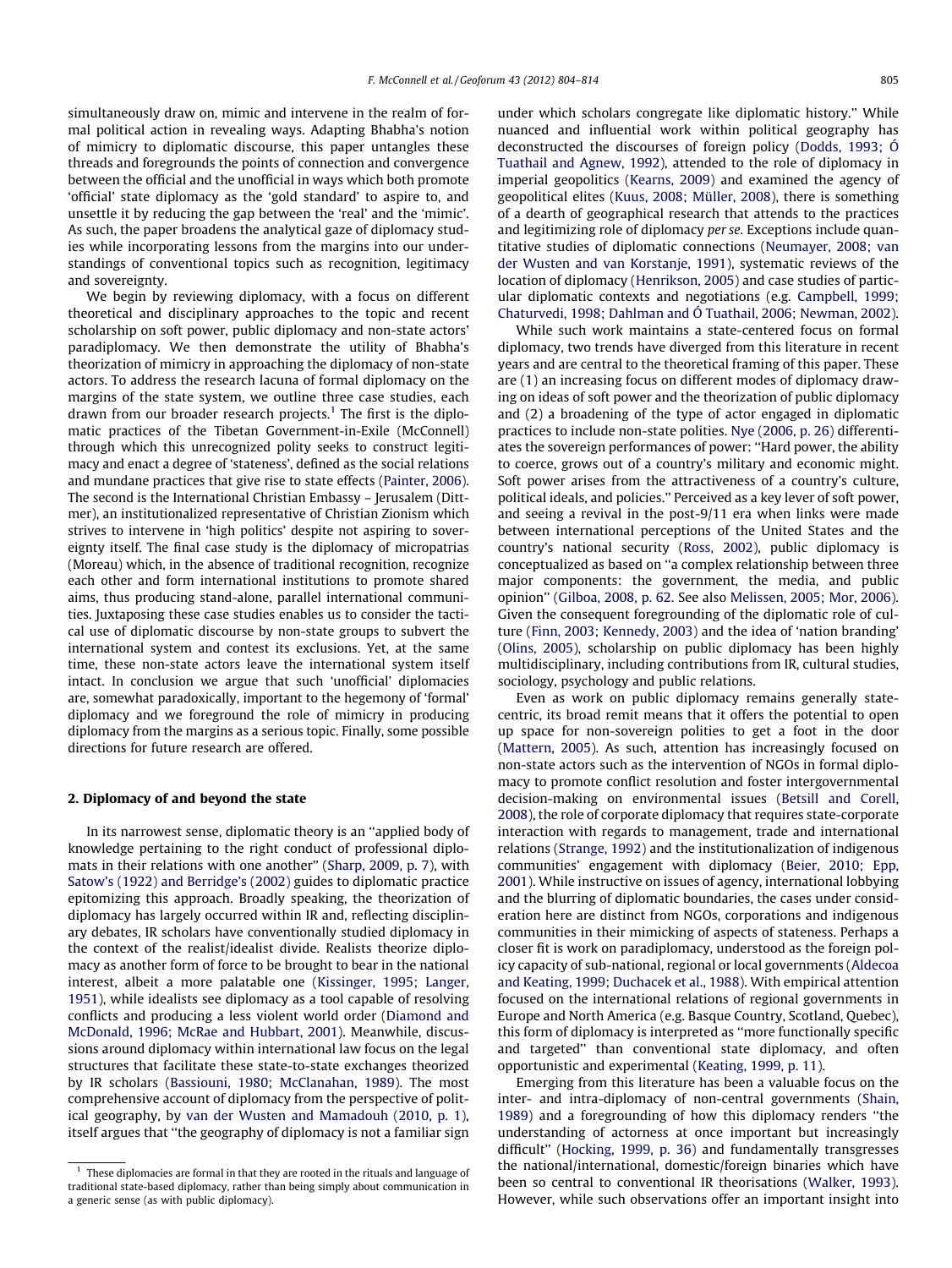the paradigm-shifting role that non-state actors can play, in general, scholarship on paradiplomacy has been descriptive rather than analytical, focusing on detailing strategies employed and limitations faced. As such, these scholars rarely question the legitimating work that diplomacy accomplishes or attend to the performative aspects of diplomatic practices. In order to engage with what is, we argue, a productive line of investigation, it is fruitful to turn to critical approaches to diplomacy.

Impelled by what he saw as a theoretical lacuna in the history of diplomacy as simply an applied practice, [Der Derian \(1987\)](#page-9-0) was one of the first to use social theory to trace the genealogy of Western diplomacy and explore its 'essence' as a means of mediating estrangement. Building on this post-classical analysis, [Neumann](#page-9-0) [\(2002, 2007\) and Constantinou \(1996, 2006\)](#page-9-0) draw on poststructuralist perspectives to explore the role of discourse and practice in diplomacy, with the latter asserting that diplomacy should be understood as ''an ensemble of practices, power struggles, and truth contestations that develop into a dominant discourse for dealing with the other'' (1996, p. 110). In addition to deconstructing the practice of diplomacy, these scholars also turn critical attention to diplomats themselves and foreground the interpersonal relations, personality traits and experiential dimensions of diplomacy [\(Neumann, 2005; Constantinou, 2006\)](#page-9-0). Speaking to shifts in state theory which emphasize that states (and their assumed sovereignties) are themselves effects produced through discourse and performance ([Weber, 1998\)](#page-10-0), these poststructuralist approaches to diplomacy therefore call into question the processes of mutual recognition that diplomacy enables and take diplomacy to be productive of geopolitical space. This paper marries these post-structuralist approaches to diplomacy with possibilities for formal diplomatic practices at the margins of and even beyond the inter-state system. With such theoretical approaches opening up conceptual space in which it is possible to consider legitimacy as historically contingent and socially constructed, our aim is to begin to unpack the relationship between legitimacy, recognition and diplomacy and to examine the tension between formal diplomatic practices and non-state actors. Such scholarship also speaks to trends in political geography towards a focus on practices ([Springer, 2011\)](#page-9-0), embodiment ([Mountz, 2004](#page-9-0)) and the role of geopolitical actors [\(Kuus, 2008](#page-9-0)), but from an empirical viewpoint which has, to date, often been overlooked.

We do this by adapting Bhabha's notion of mimicry to diplomatic discourse. Bhabha defines mimicry as ''the desire for a reformed, recognizable Other, as a subject of a difference that is almost the same, but not quite,'' (1984, p. 126, emphasis in original). In his original formulation, Bhabha was addressing the identity practices of empire. Part of the ''white man's burden'' was the expectation of reforming the colonial Other as a subject of modernity. Nevertheless, imperial power relations were based on a radical difference between colonizer and colonized; the (perceived) successful remaking of the colonial subject undercut the difference that was required to maintain the status quo. Therefore, colonial mimicry (that is, the strategic adoption of metropolitan manners and practices) necessitated the emergence of new discourses of unalienable difference (often racial). This may seem distant from the concerns of diplomacy, but when one considers the European origins of the state system and the practices that form its diplomacy, it is clear that participation in that diplomacy by postcolonial states and non-state polities can be read as a form of mimicry. As we demonstrate below, the diplomacy of state-like non-state actors can be understood as mimicry of a colonial (and colonizing) discourse of legitimacy; the mimicry can approach its referent asymptotically but never match it, never gaining full recognition as equal:

It is as if the very emergence of the ''colonial'' is dependent for its representation upon some strategic limitation or prohibition within the authoritative discourse itself. The success of colonial appropriation depends on a proliferation of inappropriate objects that ensure its strategic failure, so that mimicry is at once resemblance and menace. ([Bhabha, 1984, p. 127](#page-8-0))

In other words, mimicry is political in that it reinforces colonial (here, diplomatic) legitimacy by elevating it; 'official', Eurocentric practices of diplomacy become the norm to which others conform ([Neumann, in press](#page-9-0)). However, paradoxically, mimicry undercuts that elevation by closing down the distinction between the authority and the mimic upon which political legitimacy rests. This distinction always remains inversely proportional to the mockery that locates the mimic as subordinate.

The following three case studies illustrate the variety of mimicries available to non-state actors, from loose mimicry that adopts some of diplomacy's trappings, to claims of diplomatic equivalence that deny any excess whatsoever. These unofficial diplomacies can be understood to bolster diplomatic discourse and its state system as well as subvert or undermine it through sheer 'representational force' [\(Mattern, 2005](#page-9-0)). They are, simultaneously, both 'resemblance and menace' in that they both elevate 'official' state diplomacy as ideal and dilute its distinction from other, 'unofficial' diplomacies.

#### 3. Tibetan diplomacy in exile

In April 1960 the Dalai Lama re-established the Tibetan Government in the North Indian hill-station of Dharamsala with the twin task of restoring freedom in Tibet and rehabilitating Tibetan refugees. Despite remaining internationally unrecognized, having limited juridical powers and lacking jurisdiction over territory, the exiled Tibetan community has, over the decades, institutionalized the Tibetan Government-in-Exile (TGiE) which now enacts a range of state-like functions ([McConnell, 2009\)](#page-9-0). As with other aspirant governments seeking to position themselves within the international sphere, cultivating relations with other governments and intergovernmental organizations forms a core part of TGiE's remit and activities. In examining such attempts to engage with the international community in the absence of legal recognition, [Reisman \(1991\)](#page-9-0) argues Governments-in-Exile appropriate symbols of legitimacy in order to maintain their governmental claims, with the ''language of stateness'' ([Hansen and Stepputat, 2001, p. 9\)](#page-9-0) being particularly important as they negotiate their place on the international stage. In the case of TGiE, this polity attempts to mimic (external) legitimacy and sovereignty through discourses of good governance and a range of diplomatic practices. Given the exile government's lack of legal status, it is logical to expect that this polity engages only with informal aspects of public diplomacy, which are in turn enhanced by the strong 'national brand' ([Ham,](#page-9-0) [2001\)](#page-9-0) of the Dalai Lama, Tibetan Buddhism and romanticized images of Shangri-la. However, as outlined here, TGiE also seeks to create and maintain an international persona through mimicry of more traditional and 'official' diplomatic practices. These include the Dalai Lama's formal meetings with state leaders, TGiE's engagement with legislators from various states and the administration of a series of pseudo-embassies.<sup>2</sup>

The role of external affairs and diplomatic relations was considered to be of utmost importance to the TGiE in the early years of exile as, without the coercive power and military capabilities inherent to 'hard power', alongside a Buddhist commitment to non-violence and principles of compassion and cooperation, this

 $<sup>2</sup>$  This research is based on in-depth interviews with TGiE officials, the Represen-</sup> tative of the Dalai Lama at the Bureau of Tibet, New Delhi and Office of Tibet, London, and a number of Tibetan MPs in 2006–2008. Participant observation was also undertaken at the Fourth World Parliamentarians' Convention in Edinburgh, 2005, and during visits of Tibetan parliamentarians to Westminster in 2007 and 2009.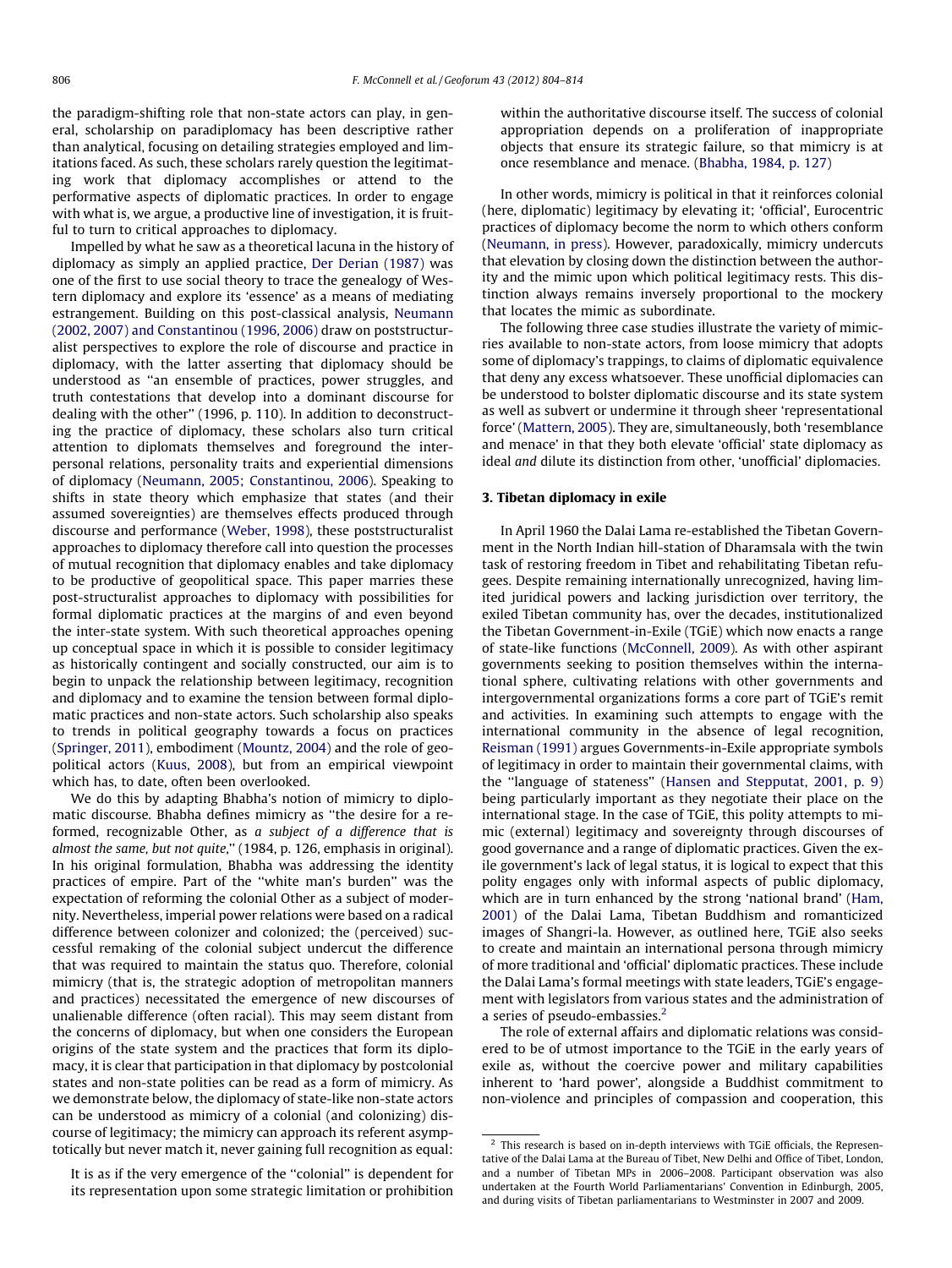exile administration has turned exclusively to leverages of 'soft power' ([Nye, 2006; Office of Dalai Lama, 1969\)](#page-9-0). In keeping with the state-like bureaucratized structure of TGiE, exile international affairs are handled by the 'Department for Information and International Relations' (DIIR). Occupying a prominent position within the TGiE complex in Dharamsala, this department has its origins in the chisee khang (Foreign Relations Office) which was re-established in exile in 1959. With growing demand from the international community for information on Tibet in the 1970s and 1980s, the chisee khang was amalgamated with the 'Information and Publicity Office' which had been established in 1971. The role of the latter reads like a checklist of conventional public diplomacy activities. These include liaising with international media and Tibet Support Groups across the world, maintaining the exile government's website ([www.tibet.net](http://www.tibet.net)) and providing information on the human rights, political and environmental conditions in Tibet through a series of publications. This is coordinated by a 'UN and EU desk' which provides information on human rights in Tibet to these organizations and a 'Chinese desk' which provides outreach to Chinese citizens by translating and disseminating information on a dedicated website.

In addition to these public diplomacy roles, DIIR also engages in more traditional and formal modes of diplomacy. At 'home', the Department serves as a protocol office of TGiE, extending official reception to diplomats, government officials, journalists and NGO officials visiting Dharamsala, and arranging visits to Tibetan cultural, religious and educational institutions and meetings with TGiE officials. Moreover, through the DIIR, the exile government maintains unofficial foreign missions, known as 'Offices of Tibet', in eleven cities across all continents: New Delhi, Kathmandu, Geneva, New York, Tokyo, London, Brussels, Moscow, Canberra, Pretoria and Taipei. Although their diplomatic activities are restricted due to TGiE's lack of legal recognition, they nonetheless maintain direct contacts with governments and parliamentarians and spearhead the administration's UN initiatives. The Offices' embassy-like functions also include acting as a channel of news from Tibet, facilitating the exchange of information between organizations concerned with the Tibet issue and coordinating the Dalai Lama's official visits. In addition to these general functions, and in light of limited funds, each office was established with a clear goal in mind. First to be established, the Bureau in New Delhi is key to liaising with the ministries of TGiE's host state India, interacting with other embassies in the city and processing identity documents for Tibetans leaving and re-entering India.<sup>3</sup> As part of an early effort to internationalize the Tibetan issue, the New York Office was originally established to lobby the UN and now also serves as the focal point for the increasing number of Tibetans settled in North America. Meanwhile, the Kathmandu Office looks after the needs of recent refugees from Tibet, while the Offices in London, Tokyo and Canberra reflect both the growing Tibetan diaspora and TGiE's desire to engage with states which are politically powerful on the international stage.

Each Office of Tibet is led by a 'Representative of the Dalai Lama', a title which facilitates tacit recognition of these individuals as ambassadorial representatives of TGiE from parliamentarians and foreign ministries.<sup>4</sup> With regards to discrepancies between their official status and unofficial working relationships, the Representative at the Bureau of Tibet in Delhi explained:

...it is diplomacy and international pressure which prevents these governments granting full recognition to us as a government, but at the embassy level they do deal with the Bureau as like an embassy and certainly as the representative of the Dalai Lama and his administration. So in reality the Bureau... we are granted de facto recognition and certainly recognized as having [the] moral authority of the Tibetan people (26 October 2007).

Therefore, while the financial, legal and political limitations of these Offices of Tibet are considerable, their existence and mimicry of formal state-like modes of diplomacy is nevertheless significant. So, for example, although the Office of Tibet in London is merely a set of rooms above an 'oriental medicine centre', it flies the Tibetan flag, welcomes visitors and the 'ambassador' attends as many governmental functions as he is able. This includes giving briefings to cross-party parliamentary groups, liaising with Indian embassies and consulates regarding exile Tibetan identity documents and meeting with Foreign Ministry staff of states across Northern Europe. Likewise, though DIIR cannot engage in overtly political activities given TGiE's lack of recognition and fragile relationship with the Indian state, the Department still manages to fulfill a number of conventional 'foreign ministry' functions and is the key gatekeeper for TGiE external communications and relations.

Alongside the institutions of DIIR and Offices of Tibet, TGiE employs a number of other strategies in order to establish, manage and negotiate its diplomatic relations (interviews with DIIR officials, 2006–2008). With regards to intra-diplomatic links with other unrecognized polities, its founding membership of the Unrepresented Nations and Peoples Organization (UNPO) is key. A unique organization of over 60 indigenous, minority and occupied peoples not adequately represented at major international forums, UNPO facilitates participation of these polities in the international community through engagement with UN bodies, lobbying the European Parliament and training its members in diplomacy. As such, this functions as a key forum for the professionalization of potential diplomats, such as exile Tibetans, and offers an insight into how diplomatic practices are taught and learned beyond traditional spaces of diplomacy ([www.unpo.org](http://www.unpo.org)).

In fostering relations with recognized states, TGiE has organized a number of parliamentary exchanges in recent years, including, for example, delegations of Tibetan MPs to Westminster to brief parliamentarians and the Foreign Office, and visits of British MPs to Dharamsala, occasions which, as a DIIR official put it, ''make these foreign statesmen [sic] realize what we've achieved and...in this way they take us as serious and as a government'' (3 November 2007). Alongside these exchanges, TGiE has organized a series of World Parliamentarians' Conventions on Tibet. The first of these conventions was held in New Delhi in 1994 with 69 parliamentarians from 25 countries, and subsequent meetings have been held in 1995 (Vilnius), 1997 (Washington, DC), 2005 (Edinburgh) and most recently 2009 (Rome), where 133 delegates attended from twentynine parliaments.5 With the objective of fostering international debates on the question of Tibet and garnering support for the Dalai Lama's 'Middle Way Approach' to resolve the Tibet issue, these meetings provide a forum for interaction and future coordination among parliamentarians sympathetic to the Tibetan cause. In terms of outcomes, these conventions have initiated the formation of cross-party groups for Tibet in legislative bodies around the world and defined a plan of action on what parliamentarians can do to seek a resolution to the future of this territory.

Despite strong opposition from the Chinese consulate in Edinburgh and pressure from Chinese embassies on those states

 $3$  With its somewhat different history and functioning, the Bureau of His Holiness the Dalai Lama in New Delhi is the only 'foreign mission' not classified as an 'Office of Tibet'.

<sup>&</sup>lt;sup>4</sup> Although the Dalai Lama announced his retirement from political life in March 2011, has transferred authority to the Tibetan Parliament in Exile and the Kalon Tripa (Prime Minister), and no longer appoints the heads of the Offices of Tibet, these individuals retain the title 'Representative of the Dalai Lama' (interviews with TGiE officials, 4–5 October 2011).

<sup>5</sup> For details on the World Parliamentarians' Conventions on Tibet see: [http://](http://tpprc.org/about-wpct.html) [tpprc.org/about-wpct.html](http://tpprc.org/about-wpct.html) and [http://www.tpprc.org/5th-wpct-18-19-november-](http://www.tpprc.org/5th-wpct-18-19-november-2009-rome.html)[2009-rome.html.](http://www.tpprc.org/5th-wpct-18-19-november-2009-rome.html)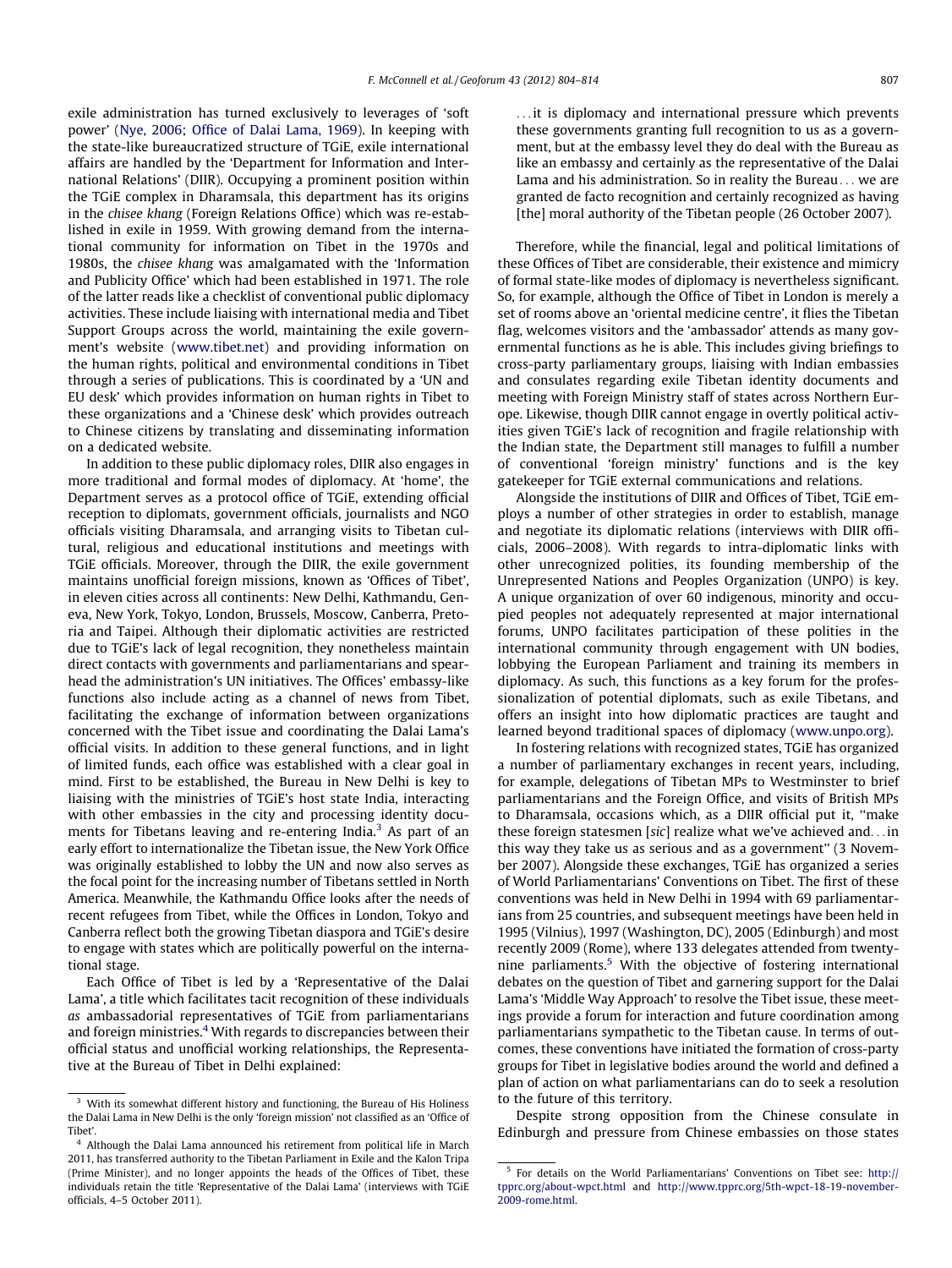with parliamentarians attending, the 2005 convention was an elaborate affair. The hall in a leading Edinburgh hotel was decked out with the national flags of the MPs present – with the snow-lion emblazoned Tibetan flag centre stage – and all parliamentarians were conspicuously treated as equals, including those of the unrecognized Tibetan Parliament-in-Exile. Such mutual recognition was manifest in gift exchanges and terms of address used, and the Kalon Tripa (Tibetan Prime Minister) gave the keynote address. As Shain notes, ''international forums have become the mecca for many exile groups that face difficulties in generating governmental support and thus search for alternative routes to the global audience'' (1989, p. 128) and the overt performance of statehood during this convention confirms the importance of ritualized protocol and the performative aspects of diplomacy and statecraft ([Constantinou, 1998\)](#page-9-0).

In summary, turning to why the exile government pursues these costly and time-consuming diplomatic practices, the answer lies in the fact that they arguably constitute a form of recognition, albeit not one acknowledged by realist scholars or, surprisingly, a number of social constructionists. While productively exposing recognition as a historically contingent and non-linear process ([Strang, 1996\)](#page-9-0), critical perspectives often still perceive mutual recognition between constituted sovereigns to be the dominant mechanism underpinning state sovereignty ([Biersteker and Weber,](#page-8-0) [1996; Wendt, 1999\)](#page-8-0). In light of this, the case of TGiE offers an important counterexample. Concurring with [Shearer's \(1994, p.](#page-9-0) [129\)](#page-9-0) conundrum that ''non-recognition does not necessarily mean non-intercourse with non-recognizing states'' this example also takes this further, as the legitimacy derived by TGiE from the multiple forms of often inferred recognition discussed above posits a broader notion of recognition and (external) sovereignty than that offered by such theorists. It challenges their state-centric bias by extending these constructionist arguments to recognition by and of non-state entities.

These mechanisms through which TGiE performs diplomacy can thus be conceived as further confirmation that foreign policy is no longer the exclusive provenance of recognized states, and that procedural de facto sovereignty can and should be distinguished from substantive de jure sovereignty ([Murphy, 1996](#page-9-0)). Moreover, while sharing a number of characteristics of paradiplomacy ([Aldecoa and Keating, 1999; Lecours, 2002\)](#page-8-0), this case extends this model in important ways. For, unlike regional governments, the ability to engage in diplomatic practices is not devolved to TGiE by a central state but is a strategy it enacts of its own volition. As such, these outward-facing performances, practices and discourses are an attempt by TGiE to lend credibility and legitimacy to what is often deemed clandestine and threatening, and implies some measure of international personality. Thus, in seeking to enhance its own legitimacy and political effectiveness, TGiE has made a concerted effort to mimic key statehood symbols which can be seen to be an iteration of statehood credentials in order to become 'real'. However, engagement in diplomatic performance need not necessarily be linked to the performance of statehood per se. Diplomacy can be mimicked by groups who are not seeking sovereignty but still seek to intervene in the inter-state system. Here 'realness' comes not necessarily in the form of stateness, but through the institutionalization of collective identity. Such is the situation in the next case study.

## 4. The International Christian Embassy – Jerusalem

In 1980 the state of Israel declared both East and West Jerusalem, which had been united under Israeli control during the 1967 Six Day War, to be its capital, ''complete and undivided'' ([Basic Law, 1980, n.p.](#page-8-0)). This unilateral decision, which was contrary

to the claims by Palestinians and surrounding Arab states that East Jerusalem should remain under Arab or international control, resulted in the movement of national embassies from Jerusalem to Tel Aviv by countries anxious to avoid being seen to support this decision and thus appear partisan during peace negotiations. This diplomatic maneuver relied on the understanding of sovereignty as mutual recognition among sovereigns and played on Israel's perceived vulnerability as a state with less-than-universal recognition. The lack of international acceptance of the newly declared capital incorporated a tacit reminder that Israel's international legitimacy was itself contingent on the backing of a few major supporters. While seemingly a purely symbolic protest (although having material implications for day-to-day relationships between the Israeli government and ambassadors), the movement of the embassies nevertheless indicated that while Israel was de facto sovereign within East Jerusalem, it was not able to be so de jure in that territory without the assent of the dominant powers that shape international legal discourse.

While this kind of 'high politics' is traditionally described by realist scholars as the realm of state-sanctioned authorities, including understandings of diplomacy as the exclusive sphere of ambassadors, foreign ministries and the diplomatic cables, the revocation of diplomatic support for Israel's decision was generally opposed by a non-state theological movement: Christian Zionism. Emphasizing the continued role of the Jews as God's chosen people and their divinely sanctioned right to the land identified in the Bible as Canaan, Christian Zionism seeks ''to give voice to that which Jesus Himself has already said; namely, that the modern-day restoration of the State of Israel is not a political accident, or merely the result of a secular, political, Zionist movement, but rather the fulfillment of God's own Word'' ([ICEJ, n.d., p. 1](#page-9-0)). Christian Zionists founded their own embassy in Jerusalem in September 1980 as an act of solidarity with the Israeli people and government. The International Christian Embassy – Jerusalem (ICEJ) continues to exist today as an organization devoted to representing the interests of Christian Zionists to Israel and Israelis, with a staff of fifty at the embassy in Jerusalem and support from ICEJ branches in almost eighty countries. It is notable that ICEJ occupies the former site of the Chilean Embassy, one of the last to leave Jerusalem in 1980 and which sparked the formation of the ICEI. $<sup>6</sup>$  Given its ori-</sup> gins as a statement of diplomatic support for Israel and expression of recognition for Israeli sovereignty over East Jerusalem it is fitting that ICEJ styles itself as a diplomatic entity. However, in performing this identity ICEJ produces a space in which realist-inspired relations between diplomacy and sovereignty are exposed as fictive and generative of unequal power relations. Thus, ICEJ functions as the representation of a non-sovereign political constituency within the state system. The ICEJ serves a double role  $-$  (1) to affirm and recognize the state of Israel and (2) to produce the political constituency of Christian Zionists as an institutionalized geopolitical and diplomatic actor. These will each be addressed in turn.<sup>7</sup>

First, and as indicated earlier, ICEJ was created to mimic state practices through the recognition of Jerusalem as the capital of Israel, thus recognizing Israel itself as a sovereign actor with a particular territorialization.<sup>8</sup> As ICEJ executive director Malcolm Hedding writes,

The ICEJ affirms that it is proud to be located in Jerusalem, to speak for the interests of multitudes of Christians in this regard

 $6\,$  In an intriguing twist of fate, this building is rumored to be Edward Said's family home ([Masalha, 2007\)](#page-9-0), although this may be anti-ICEJ propaganda.

 $7$  This research is based on a discourse analysis of the ICEJ's website, white papers, and other publically available documents and an interview with Len Grates, the Director of Development for ICEJ-UK (January 2010).

<sup>&</sup>lt;sup>8</sup> Although the definition of this territory is contested within the ICEJ, a common denominator is support for the 1980 annexation of Jerusalem.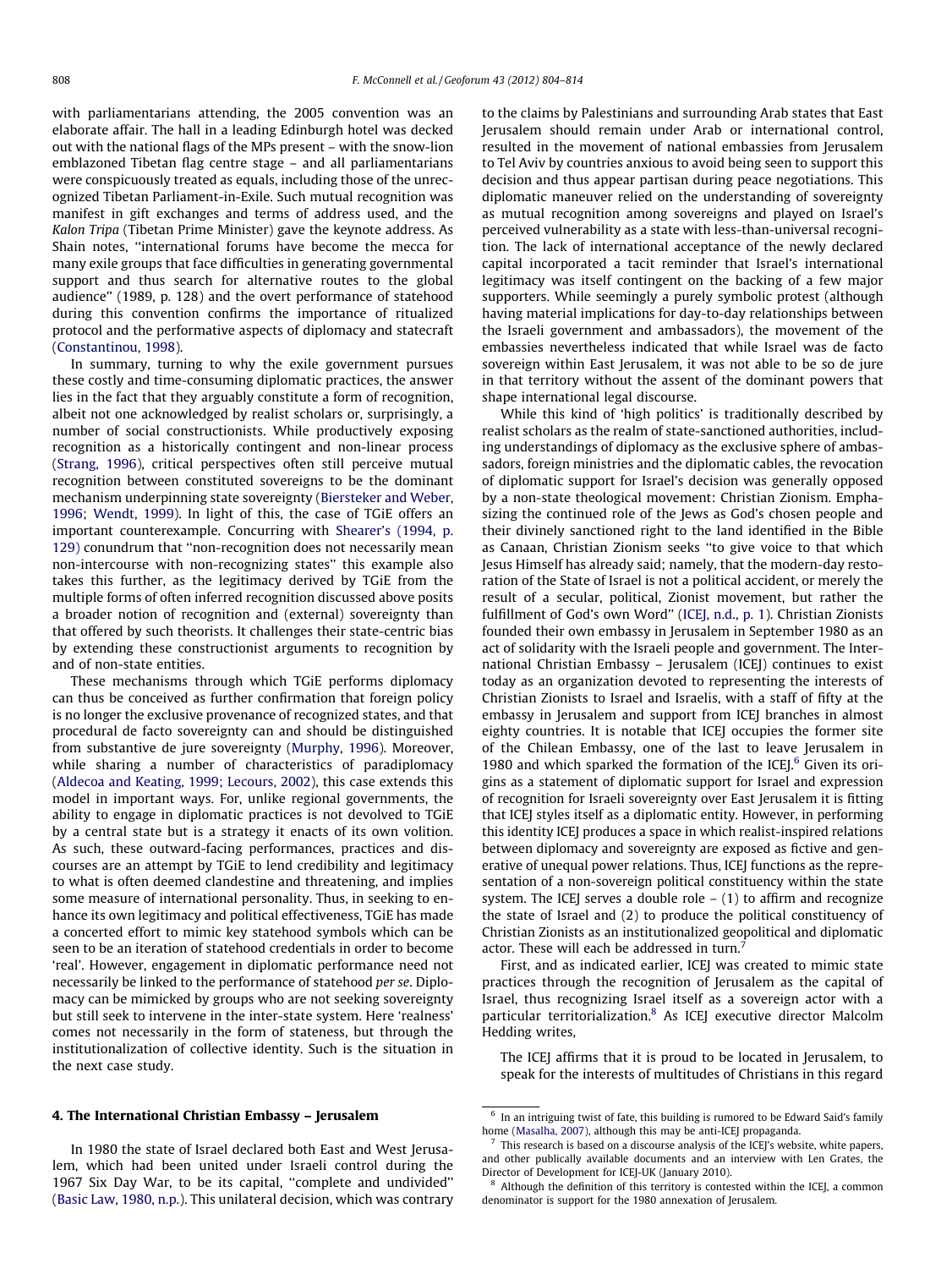from all over the world and to stand with Israel. Though not officially accredited with diplomatic status, the International Christian Embassy – Jerusalem does represent the views of millions of Christians worldwide who believe their nations should place their embassies [here \(2006, p. 1\).](#page-9-0)

Despite not having official diplomatic sanction, ICEJ maintains a network of relationships with Israeli political factions and leaders. On one level this is very much about the personal diplomacy of Malcolm Hedding, the public 'ambassador' of ICEJ. As Len Grates, Director of Development for ICEJ-UK put it, ''the current executive director...he has built the organization on strong relationships both in the Christian world but also in the Israeli political world. So he's highly respected in Israel, he has regular meetings with [Israeli PM] Netanyahu'' (15 January 2010). This claim to access at the highest levels of Israeli government is argued to result from the widespread and talented base of the Christian Zionist movement. Grates continues, ''What the Embassy is [...] trying to do in the political world is to bring in its understanding, and its huge expertise, because within the 40 million constituents there are some serious academics'' [and]...''because it's becoming quite large and respected [the ICE]] also has a lot of credibility," (15 January 2010).

This mimicry of diplomatic engagement with the Israeli government is, however, incomplete and contested within Israeli domestic politics because of skepticism over ICEJ's evangelical intentions. Therefore the mutuality of this recognition must be called into doubt. It is an uneven relationship at best. While Malcolm Hedding is invited to events because of his relationships with Netanyahu and President Peres, ICEJ has recently experienced a reduction in staff (from 70 to 50) as a result of a restriction in visas. Len Grates attributes this to the compromises of coalition government; the Shas party, which presently controls the Interior Ministry, is described as ''very anti-Christian'' but ''fortunately the Embassy has a lot of voices, up to Netanyahu who say 'Hey look, you can't do this. We're stabbing ourselves in the back if we do that,''' (15 January 2010).

The second way in which ICEJ maintains its network of relationships within Israel is through everyday practices. Because the ICEJ mandate is to provide support to Israel, it undertakes a variety of activities that attempt to build trust between Christian Zionists and Israeli Jews. This can be understood as mimicry of public diplomacy, in which geopolitical messages are conveyed directly to foreign populations. These include a partnership between ICEJ and Yad Vashem (the Israeli Holocaust Museum) in which ICEJ has set up a Christian desk at the museum to promote reconciliation between Christians and Jews, as well as an effort to raise money for the Israeli humanitarian effort in Haiti. Further, according to Len Grates ICEJ has an 'adopt a Holocaust survivor' program

...to just love them, in their latter days, to show them some love and care. It may just be helping them with practical things. Some of the young people work, they come to a care home and decorate it. Or they go dig some in the gardens.... So the purpose of the Embassy is to show practical, loving compassion where the opportunity arises. (15 January 2010)

A further, latent form of diplomacy occurs during periods of conflict and war, in which volunteers from ICEJ assist in hospitals and provide other civil defense functions (short of engaging in combat). Thus, both in terms of classic, face-to-face diplomacy and of everyday, public diplomacy, ICEJ seeks to establish and nurture relationships between the Christian Zionist community around the world and the State of Israel through the mimicry of diplomatic practices.

In addition to its outward-facing recognition and support of Israel, ICEJ also serves as a way of constituting the far-flung Christian Zionist community as a geopolitical actor. Delineating two roles of the Embassy, Len Grates first argued that:

The Jews are a race and their own group of people in their own right. There's only Jews and they only have one state in Israel. whereas the nations in the Bible are referred to as one group of people known as Gentiles... In some ways the Embassy represents the Gentiles as opposed to nations. (15 January 2010)

This expansive view of the ICEJ constituency includes a wide array of people who likely would not consider ICEJ to speak for them. However, elsewhere, ICEJ literature indicates the role the Embassy plays within the Christian community by arguing for a Christian Zionism that is rooted in covenant theology (e.g., [Brimmer et al.,](#page-9-0) [2006; Parsons, n.d.](#page-9-0)). Further, the ICEJ website [\(http://www.ice](http://www.icej.org)[j.org](http://www.icej.org)) mimics the form of a traditional embassy website. It streams news headlines about Israel that reflect a Christian Zionist perspective, announces Israel-based ICEJ programs and activities and provides access to white papers which set out the perspective of ICEJ on issues both geopolitical and theological. Thus, ICEJ can be understood to be producing its own constituency through its engagement with Israel; it provides a theology, an identity and an institution with which to affiliate.

It is with this performative dimension in mind that Len Grates's other description of ICEJ's constituency can be best understood:

I guess [ICEJ is] looking at the large Christian community worldwide... that is spread right across the globe; as I said there are 86 national offices, so it's the opposite to a standard embassy. A country sends out embassies to many countries. Whereas the Christian Embassy – many countries are supporting one embassy in Israel. (15 January 2010)

Indeed, just as ICEJ is networked with Israeli politics and society, it is constituted by a network of national organizations that are operationally separate from ICEJ. For example, ICEJ-UK is a limited liability company whose domestic activities include confronting anti-Semitism and helping Jews in the UK, promoting Christian Zionism vis-à-vis replacement theology (in which God's promises to the Jews are transferred to the Christian Church following the resurrection of Jesus) and supporting Aliyah (an organization that helps fund Jews who wish to move to Israel).

Of course the most important aspect of the national organization is its fund-raising for ICEJ. As Len Grates put it:

We help to fund the Embassy too – it's a big building. They don't get anything from within Israel so it's funded from international donations so that's part of the work as well, support...we send it out there and they spend it as they need to use it. (15 January 2010)

Beyond the financial dimension, the executive board of ICEJ is composed primarily of national directors who are elected periodically to reflect geographic diversity and also the demographics (and donations) of Christian Zionism. The United States is almost always represented on the board, and Sweden and Norway often feature as a result of their donation levels. As Len Grates explained,

The Embassy wouldn't exist without the international support, so there's a mutual appreciation of that and on important matters all the national directors would be consulted, because I think there is this sensitivity that we are representing Christians in Brazil, the UK, in America, Australia, China...and so there are different sensitivities that are brought into the mix. (15 January 2010)

In summary, the ICEJ is similar to the TGiE in that it mimics diplomatic practices in order to gain the legitimacy through which to intervene in the world of 'formal' inter-state politics. However, the ICEJ differs from the TGiE in two major ways. First, while it seeks to intervene in the realm of territorial politics through its advocacy for Jerusalem as the capital of Israel, it seeks no territory, or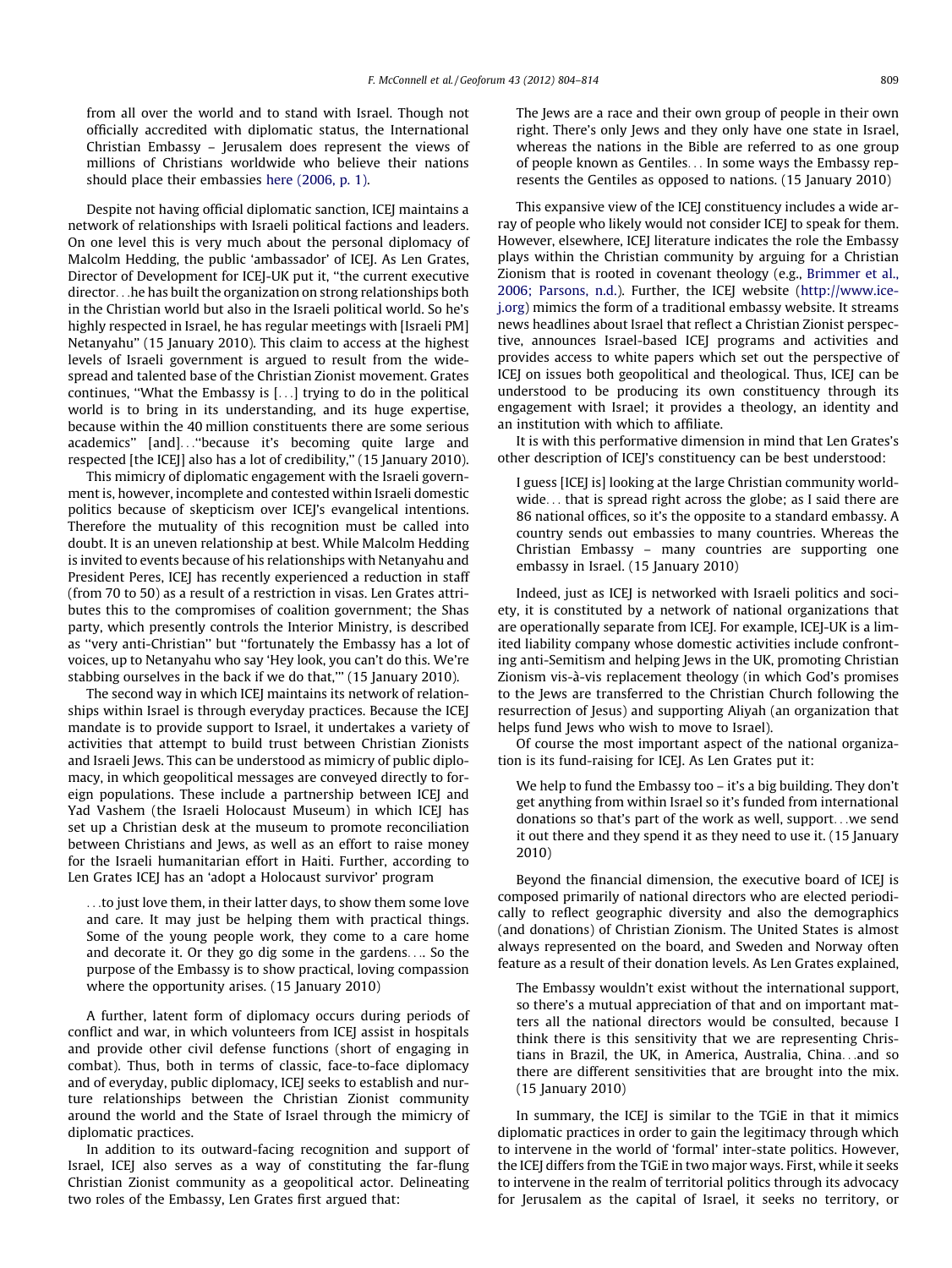sovereignty, of its own. It therefore does not meet the criteria for 'paradiplomacy', and must be considered as something related to but distinct from those practices. However, it should be noted that non-sovereign religious diplomacy has a long history beyond this example, with one of the earliest types of diplomatic representative in Europe being the Apocrisarius, an ecclesiastical envoy ([Neumann](#page-9-0) [in press](#page-9-0)). Second, while the TGiE has past links to stateness and Tibetan nationalism, the ICEJ is an attempt to create something anew – a geopolitical actor to not just represent, but constitute, Christian Zionism on a global scale. In other words, the performance of diplomacy is itself productive of something in need of representation; the flows of money and organizational network of the ICEJ provide an infrastructure through which Christian Zionism exists, acts and is identifiable. The final case study similarly plays with questions of self-constitution through the mimicry of diplomacy, but returns to the sovereign state as a model, albeit one to be engaged with through irony.

#### 5. The diplomacy of micropatrias

Similar to the TGiE in their quest for recognized sovereignty, and to the ICEJ in their attempts to constitute legitimate geopolitical actors and networks, micropatrias (such as the Democratic Republic of Bobalania or the Sovereign Kingdom of Kemetia) are self-declared nations that mimic and in many ways parody established sovereign nation-states. Micropatrias are spaces where forms of humor and seriousness intertwine and entangle to allow for playful and critical approaches to sovereignty through national representations and diplomatic performances. These representations and performances vary along a continuum of functions, intents and styles in terms of the explicit and implicit expressions of humor, seriousness, playfulness and criticality. The micropatrial examples discussed here are meant to capture different points along this continuum. Crucially, the importance of such mimetic performances is not in offering ''a model for the future but as a reflection on the present'' [\(Steinberg et al., 2011, p. 14\)](#page-9-0), with reflection being an 'articulation of ideas' that comment upon and are critical of the 'norms' ([Steinberg et al., 2011, p. 3](#page-9-0)).

Generally, micropatrias claim sovereignty based on the 1933 Montevideo Convention on the Rights and Duties of States. The Montevideo Convention stresses declaration as the basis for sovereignty and statehood, needless of constitution from any outside international actors or other states. Spatially, micropatrias are enclaved by 'host' states, most notably the United Kingdom (UK), the United States and Australia. The micropatrias discussed here are enclaves within the UK as 'host'. Appropriating power representationally, micropatrial enclaves engage in 'formal' diplomacy through their mimetic performances to reinforce their declared status and to challenge 'conventional' recognition of sovereignty.

Paradoxically, micropatrias take issue with, and yet mimetically rely on and reproduce, hegemonic norms of sovereignty and diplomacy. This reliance on and reproduction of international norms by micropatrias highlights the stark binary between sanctioned, statecentric diplomatic actors and mimetic practices of non-state actors at the margins. The 'representational force' ([Mattern, 2005](#page-9-0)) of micropatrial diplomatic approaches targets two distinct audiences and performs in two overarching ways. First, to reinforce their declared status, enclaved micropatrias typically send word to the host via a letter. Even if such practices are stereotyped or even misrepresented, this mimicking of formal approaches to opening channels of diplomacy 'tests the waters' of response (or non-response) of enclaving sovereign nation-states. Autonomous representations of micropatria and micropatrial perspectives on host responses are discussed below as 'inter-diplomacy'. Second, framed here as 'intra-diplomacy', micropatrial communications with each other lend agency to their diplomatic performances. $9$  Inter-diplomacy with the host 'community' and intra-diplomacy within the micropatrial 'community' are each discussed in turn below.

The mimetic performance of inter-diplomacy is the representational force generated by declaring a micropatrial 'sovereign' through interaction with an established sovereign nation-state and/or international community. Inter-diplomacy by micropatrias within the UK usually takes the form of a letter sent by a micropatrial representative to a local council, the Prime Minister, the Lord Chancellor, the Queen of England, or even the United Nations (UN). The performance of inter-diplomacy by micropatrias produces their declared status and represented autonomy, yet the need to communicate with others to (re)produce this autonomy illustrates the desire for some form of recognition.

In return, the UK as host and the UN as international community typically either do not respond (refusing to recognize), respond in an aggressive manner (implying criminality), or respond politely via either an acknowledged receipt of letter (automated protocol) or referring the micropatria to another department (refusing responsibility). These responses could easily be considered failed diplomacy between recognized (official) and unrecognized (unofficial) diplomatic actors illustrating the existing binary between state-centric and marginal performances and the exclusion of the latter, yet micropatrias envisage such responses as victories. Each type of (non)response is considered in turn through specific examples concerning micropatrial experiences and how these (non)responses are viewed as victories of recognition.

First, the host response of refusal to recognize by not responding to communication from the micropatrial enclave is regarded as an acceptance of the declared autonomy of micropatrias, such as when King Danny I of the Kingdom of Lovely delivered his declaration of independence to the UK government. After waiting some time for a response – and as a humorous performance – he stated, ''So far I haven't heard any news so I guess that everything is okay'' ([Wallace, 2005, n.p.](#page-10-0)). Second, by implying criminality as a response and reacting in an aggressive manner, the host creates opportunity for opposition through legal debates over whether micropatrial citizens are bound by UK laws. As a more serious example along the continuum, this is illustrated by the Principality of Sealand's court case which resulted from shots fired at the British Navy. In the end, the Principality of Sealand was declared outside of UK jurisdiction ([PS, 1968\)](#page-9-0). Third, when the host issues a letter as response, whether via the automated protocol of acknowledging receipt of correspondence or refusal of responsibility by way of naming another department as the correct contact, the micropatria perceives this as recognition of their declaration. The Crown Dependency of Forvik repeatedly experiences the polite acknowledgment of letters while being passed to other governmental departments. Since no authority has directly confronted the Crown Dependency of Forvik's declared status or prosecuted the leader for non-compliance of laws or non-payment of taxes, the latter views itself as not under UK rules and regulations. As the leader of the Crown Dependency of Forvik stated in regards to response versus non-response, ''it's a win-win situation'' (Stuart Hill, personal interview, September 2010). While these (non)responses can be dismissed as non-recognition, therefore lending no legitimacy to the declared sovereignty of the micropatria, they nevertheless make transparent the esoteric quality of recognized conventional sovereignty.

Intra-diplomacy, by contrast, is diplomacy among micropatrial sovereigns and within micropatrial communities. Examples include the establishment of embassies, internet forums, the signing of treaties, personal contact (visits, emails and letters, gifts), micropa-

 $9$  Heavily digital in representation, the majority of this research took place on-line, via archives, active embassies, and personal emails. However, more traditional forms of contact such as posted mail and diplomatic international visits also occurred.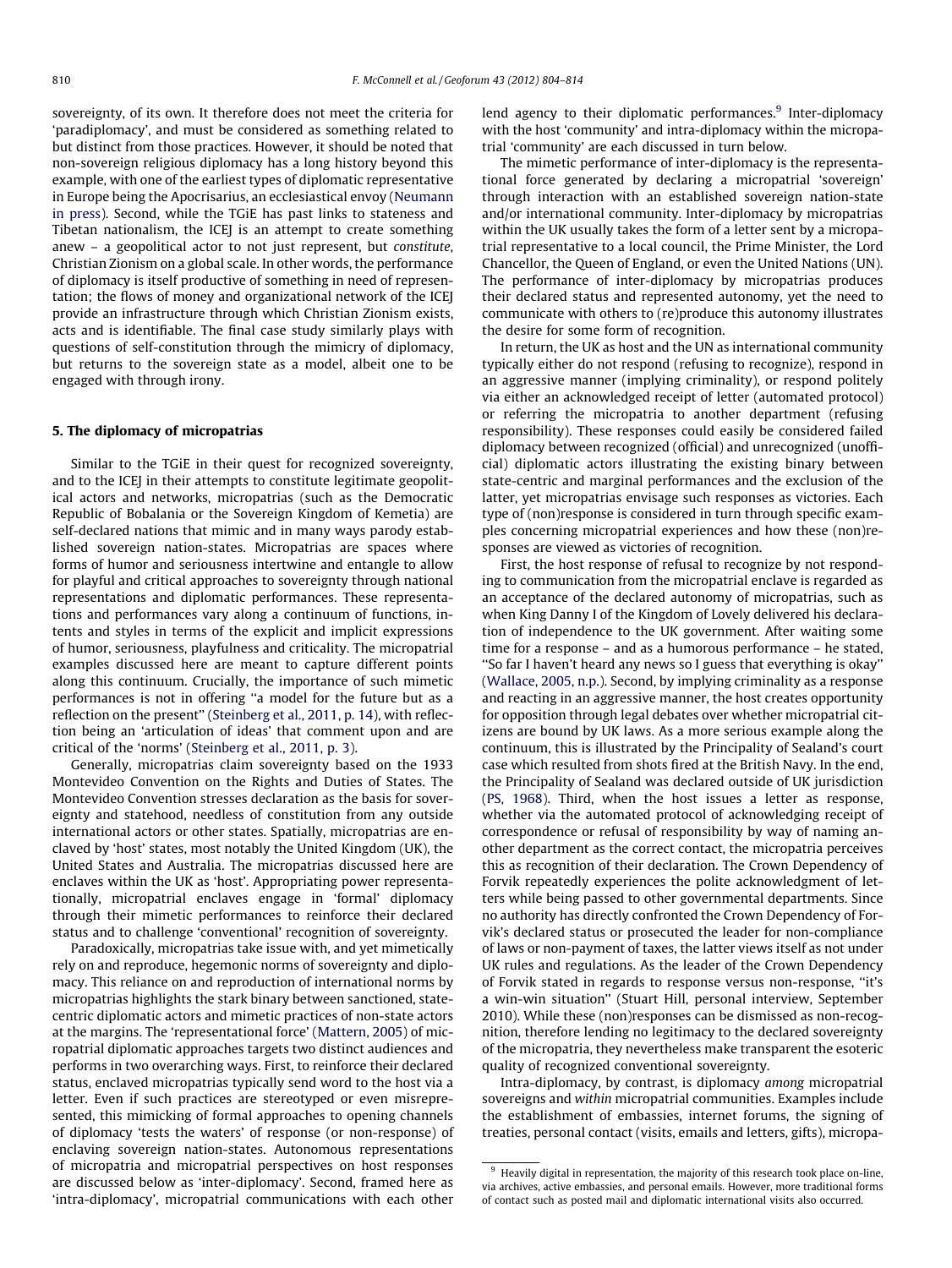trial leagues, international events such as a Micronational Olympics, and cooperation across borders such as joint ventures in space programs. For purposes of brevity, two mimetic examples will be considered here: first, diplomacy of embassies and consulates as transnational performances; and second, diplomacy of international organizations as multilateral performances.

As a function of diplomacy, embassies and consulates reify the diplomatic community and, accordingly, recognized sovereignty. The 138 pages of the London Diplomatic List (2010) published by the [British Foreign and Commonwealth Office](#page-8-0) aid in supporting this claim by cataloging the hundreds of members of the London Diplomatic Corps and their sovereign associations. Diplomatic outlets, such as these, are also important to the representational force of micropatrias. Such diplomatic representations further play with notions of sovereignty and diplomacy. With regards to sovereign host (non)responses, micropatrial mimesis comments upon current diplomatic and statecraft conventions and their exclusionary practices. Yet, micropatrial engagement allows for a platform that challenges and questions taken-for-granted geopolitical constructions as non-state actors that at the same time mimic, and therefore reify, the systematic practices of sovereignty and diplomacy. As an example, the Principality of Paulovia, which has 49 consulates throughout the world, claims its diplomacy aims to ''Promote and support international and local charities, relief organizations, environmental, health and education organizations and programs, emergency aid appeals and campaigns amoung [sic] citizens and non-citizens alike in their region. ...This is the key role of the Diplomatic Corps'' ([PP, 2010, n.p.\)](#page-9-0). Micropatrial consulates and embassies such as these are thus symbolic and represent a layering and complicating of space. The layering of alternative networks of formal diplomacy onto the hegemony of state-centric ones in turn complicates political geographies and the 'natural' and static (or discretely bounded) qualities of such state-centric channels of contact. Such symbolism is an intra-diplomatic function of mutual recognition of efforts in pursuit of shared micropatrial values. Ambassadors who represent these consulates and embassies are further agreeing to promote the micropatria and its principles across an international parallel network. These mimetic practices call into question the exclusive recognition and legitimization of sovereignty and diplomacy.

In addition, and as a result of practices of intra-diplomacy, micropatrias collectively produce digital international communities in which member nations share concerns, consider possibilities and practice statehood. The function of such organizations is recognition of sovereign claims via diplomatic representation and digital communication. The League of Secessionist States, for instance, ''exists to promote intermicronational communication and partnership, and serves to act as a supramicronational, impartial Body where such a need for one may exist" [\(LoSS, 2010, n.p.](#page-9-0), emphasis original). Another example is the Organization of Active Micronations, which works to ''maintain micronational peace and security'' as well as implement ''recognition of sovereignty and legitimacy of government of every member micronation'' [\(OAM, 2010, n.p.\)](#page-9-0). These non-state representations challenge the right to diplomatic agency under the banner of declared sovereignty. Such parallel entities paradoxically make transparent the exclusionary practices of conventional state-centric diplomacy while reproducing the very structure of hegemonically constructed sovereignty and diplomacy. While as noted earlier, micropatrias cite the Montevideo Convention which defines external recognition as superfluous, micropatrias ironically seek recognition through inter- and intradiplomatic means.

Micropatrial national representations and diplomatic mimetic performances highlight hegemonic constructions of sovereignty and diplomacy and, as a result, challenge the exclusionary nature of recognized sovereigns and international organizations. By creating enclaves within hosts, micropatrial diplomacy works dynamically to emphasize the pragmatic and complex spatial layers that exist and are often hidden behind the hegemony of (non)recognition. Through their autonomous declarations and inter-diplomacy, micropatrias denaturalize membership in international communities and the recognition of sovereignty. Meanwhile, micropatrial citizens, tactically employing autonomous representations and expressions of agency, transform into unofficial geopolitical actors. Via these diplomatic performances, micropatrias play with the normative spatialities of sovereignty. The performance of sovereignty and the numerous tactics of diplomatic communication by micropatrias make transparent the exclusionary practices embedded in the 'conventional' international system. Micropatrias open up space for subversive responses and expressions to sovereign impositions and norms. As anomalous political geographies, micropatrias create spaces in which dialog on the taken-for-granted can begin to question the practices and performances of recognized sovereign states.

#### 6. Non-state actors and the mimicry of diplomacy

The three case studies described above demonstrate how diplomatic representations are not only strategic hegemonic tools employed by constituted powers to exclude, but can also be tactically performed by entities that challenge the composition and status of the interstate system. In thereby ''question[ing] the classic notion of international relations as a domain reserved for states'' ([Aldecoa,](#page-8-0) [1999, p. 89\)](#page-8-0), such cases fundamentally transgress the inside/outside binary of international politics and shine a spotlight on the role of contingency in the untidy discursive production of international recognition, sovereignty and legitimacy. Drawing on Bhabha's work, these spaces of diplomatic mimicry can be imagined as remainders, left over and left behind as the 'legitimate' international system is continually constituted. It is their excess that provides the constitutive outside to the diplomatic realm. Even as their existence threatens that system, the system relies on them for representational force to reify systematic norms. In turn, ''this suggests too the possibility of other analytical frameworks [...] beyond the presence or absence of undifferentiated sovereign power, towards a contextual understanding of different regimes, apparatus, expressions and representations of sovereignty'' ([Sidaway, 2003, p. 174\)](#page-9-0).

However, while these cases show the ambivalent systemic results of adopting diplomatic discourses and practices, they also illustrate the representational power that can be tapped into through those discourses and practices. For TGiE, diplomacy is used to maintain a veneer of state legitimacy in the absence of territorial jurisdiction or international recognition. For ICEJ, diplomacy is employed to intervene in classic geopolitical questions of state recognition and territory and also to institutionalize a minority concern (Christian Zionism) within global Christianity. For micropatrias, diplomacy provides a conduit of representational power that can be appropriated during acts of self-constitution and ironic critique.

However, these case studies cannot be wholly collapsed into a singular 'alternative diplomacy', as they each speak to different orientations vis-à-vis the state and international politics. First, with regard to the state, TGiE is marked by its enactment of a significant degree of stateness. In closely mimicking state practices, TGiE is striving to play the 'state game', and diplomacy is a key part of that effort. As such, this case encourages us to think of statehood not as a restrictive legal concept but as relative with different entities meeting the criteria for international statehood to greater or lesser degree ([Clapham, 1998\)](#page-9-0). Micropatrias occupy the middle ground on the spectrum of stateness, adopting the language of states but doing so in a playful fashion that engages in ironic mimicry. Through their subversive parodying of sovereign diplomatic practices, micropatrial playfulness aims to challenge taken-for-granted constructions of sovereignty. Meanwhile, at the other end of the spectrum the ICEJ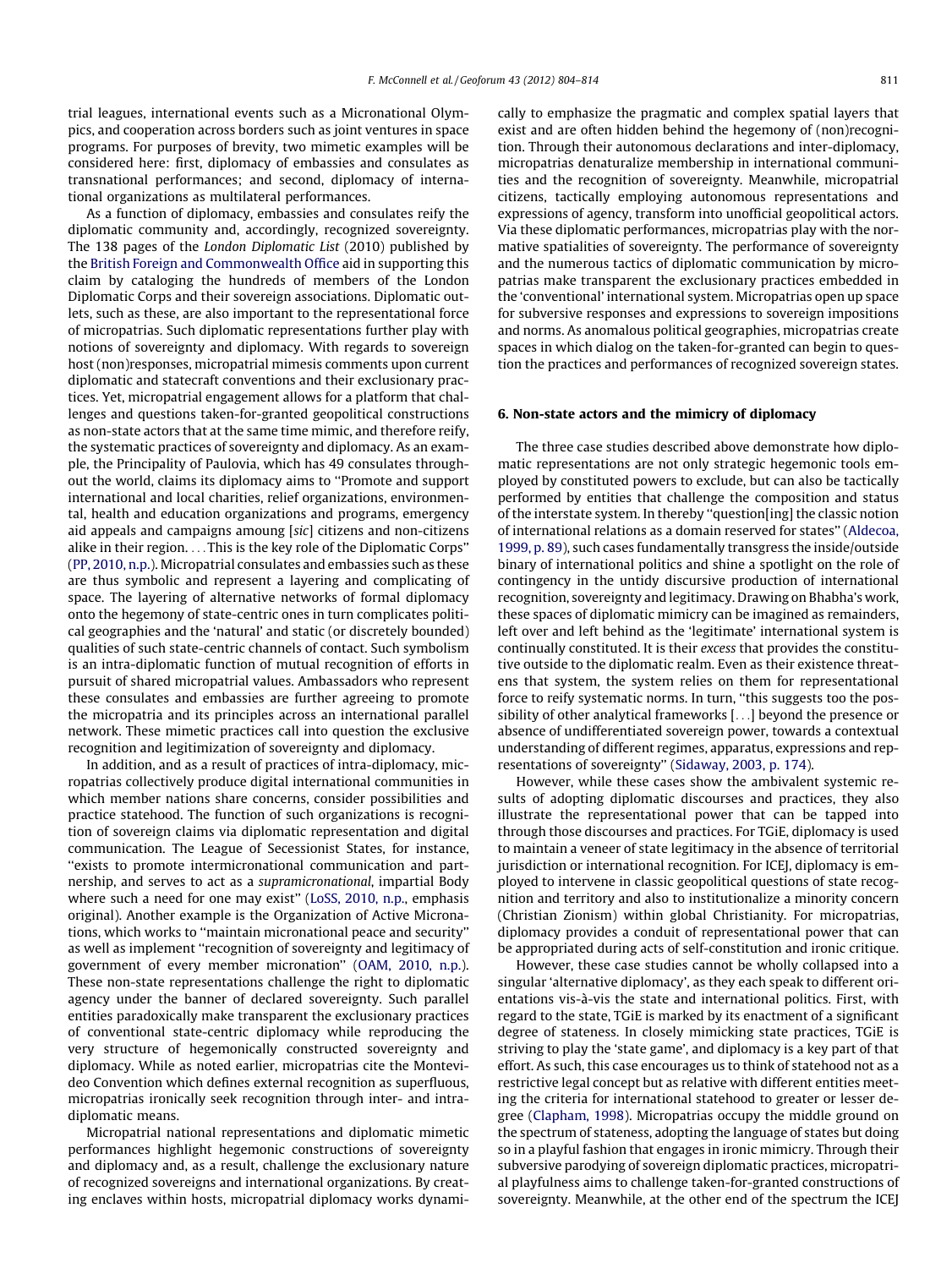<span id="page-8-0"></span>adopts the language of stateness but explicitly refuses any aspirations to sovereignty. The ICEJ's loose mimicry embraces its own excess, even as it hopes to intervene in inter-state politics. More generally, we argue that these cases demonstrate how aspects of statecraft are emulated and practiced by actors outside of the recognized world of sovereign states. As the discussion above illustrates, it is often not sufficient for non-state actors to 'only' engage in public diplomacy. In order to attempt to construct an international personality and a degree of legitimacy within the international community, such polities also strive to imitate formal and official diplomatic practices and institutions because it is the establishment of a pseudo embassy, organization of parliamentary exchanges and formation of multilateral organizations which are perceived as key leverages of power. As such, noting the different outcomes sought by these cases, the TGiE could be argued to be rehearsing statecraft, while ICEJ strategically employs state-like practices and micropatrias are playfully mocking statecraft.

Second, with regard to the degree of engagement with international politics, the ordering of the spectrum is slightly different. Again, TGiE occupies the first position as, with its raison d'être of seeking genuine autonomy for the territory of Tibet, it seeks to directly engage with and put its case to recognized governments and major intergovernmental organizations. In the middle ground on this spectrum is ICEJ, which exists to engage in the realm of international politics but does so with a focus on Israel. Finally, micropatrias imaginatively occupy the far-end of the spectrum, as their playful engagement with international politics is often a matter of intra-diplomacy including personal treaties, pacts or disputes among micropatria sovereigns. Even at this end of the spectrum, however, humor and irony must be understood as something not antonymic to serious representation, but a representational force in and of itself, and an extension of the serious. Embedded within this playfulness is serious critique: of states, their bureaucracies and the ritual pomp of their diplomacy.

The variety of these unofficial diplomacies indicates that more empirical investigation into non-state diplomacy is necessary, in particular to examine the unequal power relationships that current emphases in the literature on diplomacy produce. An obvious first line of enquiry would be to further engage with how such cases of unofficial diplomacy ''move us beyond profitless debates as to who are and who are not significant actors in world politics'' ([Hocking,](#page-9-0) [1999, p. 21](#page-9-0)). By blurring the boundaries of 'traditional' definitions of state and non-state players, the examples highlighted here pose important questions as to the ''definition of international actorness and the relationships between differing categories of actor'' [\(Hock](#page-9-0)[ing, 1999, p. 18; Kuus, 2008](#page-9-0)). Moreover, by collapsing conventional notions of the 'official and proper' conduits of statecraft, these cases disrupt diplomatic performances of the state. However, rather than calling for a dismantling of the state, such appropriation of these same forms of representation reconceptualize issues of agency and actorness and highlight the pragmatic and heterogeneous constructions of folded international space. This multiplicity of 'international' spaces takes the form of seemingly incommensurable worlds: the 'official' international realm of nation-states; the non-territorial polities that claim some form of legitimacy in that realm; and the micropatrias that compose a parallel international state system simultaneous to the more well-known UN system. Nevertheless, these seemingly incommensurable spaces are folded in on, brushing up alongside and drawing representational power from one another. Together they form an assemblage of 'diplomacy' that must be considered in its totality.

Second, while an emphasis can and should be developed on the practices of 'alternative' diplomats, it is important to also examine the communicative qualities of diplomacy [\(Gilboa, 2002\)](#page-9-0) and the variety of ways in which traditional geopolitical actors receive messages from them. This is hinted at especially in the case study

of micropatrias, which generate much of their representational power from the ways in which host states respond (or do not) to communicative acts. Providing a heretofore unexamined connection between the diplomacy literature and that of audience studies ([Dittmer and Dodds, 2008](#page-9-0)), unofficial diplomacies offer up new possibilities for studying the sending, and receiving, of diplomatic messages. Such attention to practices of listening and interpretation might entail ethnography of mundane embassy/'embassy' translation and office work, or it could take the form of archival research into past high-level communications.

Finally, recent research themes within political geography both speak to, and could be enriched by, investigations of diplomatic practice as discussed above. These include work on foreign policy analysis [\(Dodds, 1993; Mercille, 2008](#page-9-0)), research on the practices and trajectories of geopolitical elites ([Kuus, 2008; Müller, 2008\)](#page-9-0) and emerging work on formal politics within the geopolitical margins (Agnew, 2010; McConnell, 2009). Indeed, as we have demonstrated through our empirical snapshots, a focus on unofficial diplomacies is revealing in important ways. Not only does this focus begin to respond to calls to re-engage with practical geopolitics ([Dalby, 2010; Kelly, 2006](#page-9-0)), but, following the argument that the abnormal has something to tell us about the normal, attending to articulations of formal diplomacy in 'unusual' places exposes the contingent practices that underlie political power in so-called 'conventional' states.

#### Acknowledgments

We would like to thank: our research participants who generously shared their time and thoughts; Klaus Dodds, Merje Kuus and Alex Jeffrey for their careful reading and valuable comments on earlier drafts; and two anonymous reviewers and Michael Samers for their thoughtful and constructive criticisms. This article is based on research funded by the ORSAS (Overseas Research Student Awards Scheme), Thomas Holloway Studentship, Lionel Butler travel bursary and ESRC Postdoctoral Fellowship (PTA-026-27-2536). A version of this article was presented at the Political Geography Specialty Group pre-conference in Tacoma, 10–11 April 2011 and the 'Performing Geopolitics' workshop at Durham University 22–23 June 2011, and thanks go to attendees for their helpful comments and critiques.

#### References

- Agnew, J., 2010. Deus vult: the geopolitics of the Catholic Church. Geopolitics 15 (1), 39–61.
- Aldecoa, F., 1999. Towards plurinational diplomacy in the deeper and wider European Union (1985–2005). In: Aldecoa, F., Keating, M. (Eds.), Paradiplomacy in Action: The Foreign Relations of Subnational Governments. Frank Cass, Portland, pp. 82–94.
- Aldecoa, F., Keating, M. (Eds.), 1999. Paradiplomacy in Action: The Foreign Relations of Subnational Governments. Frank Cass, Portland.
- Ammon, R., 2001. Global Television and the Shaping of World Politics: CNN, Telediplomacy and Foreign Policy. McFarland & Company, Jefferson.
- Basic Law, 1980. Jerusalem, Capital of Israel. [<http://www.mfa.gov.il/MFA/MFA](http://www.mfa.gov.il/MFA/MFAArchive/1980_1989/Basic%20Law-%20Jerusalem-%20Capital%20of%20Israel) [Archive/1980\\_1989/Basic%20Law-%20Jerusalem-%20Capital%20of%20Israel](http://www.mfa.gov.il/MFA/MFAArchive/1980_1989/Basic%20Law-%20Jerusalem-%20Capital%20of%20Israel)> (accessed 24.06.10).
- Bassiouni, C., 1980. Protection of diplomats under Islamic law. The American Journal of International Law 74 (3), 609–633.
- Beier, J.M. (Ed.), 2010. Indigenous Diplomacies. Palgrave Macmillan, Basingstoke.
- Berridge, G.R., 2002. Diplomacy: Theory and Practice. Palgrave, Basingstoke.
- Betsill, M.M., Corell, E. (Eds.), 2008. NGO Diplomacy: The Influence of Nongovernmental Organizations in International Environmental Negotiations. MIT Press, Cambridge, MA.
- Bhabha, H., 1984. Of mimicry and man: the ambivalence of colonial discourse. Discipleship: A Special Issue on Psychoanalysis 28, 125–133.
- British Foreign and Commonwealth Office, 2010. On Diplomacy. [<http://](http://www.fco.gov.uk/en/about-us/what-we-do/public-diplomacy/) [www.fco.gov.uk/en/about-us/what-we-do/public-diplomacy/](http://www.fco.gov.uk/en/about-us/what-we-do/public-diplomacy/) (accessed  $27.09.10$
- Biersteker, T., Weber, C. (Eds.), 1996. State Sovereignty as Social Construct. Cambridge University Press, Cambridge.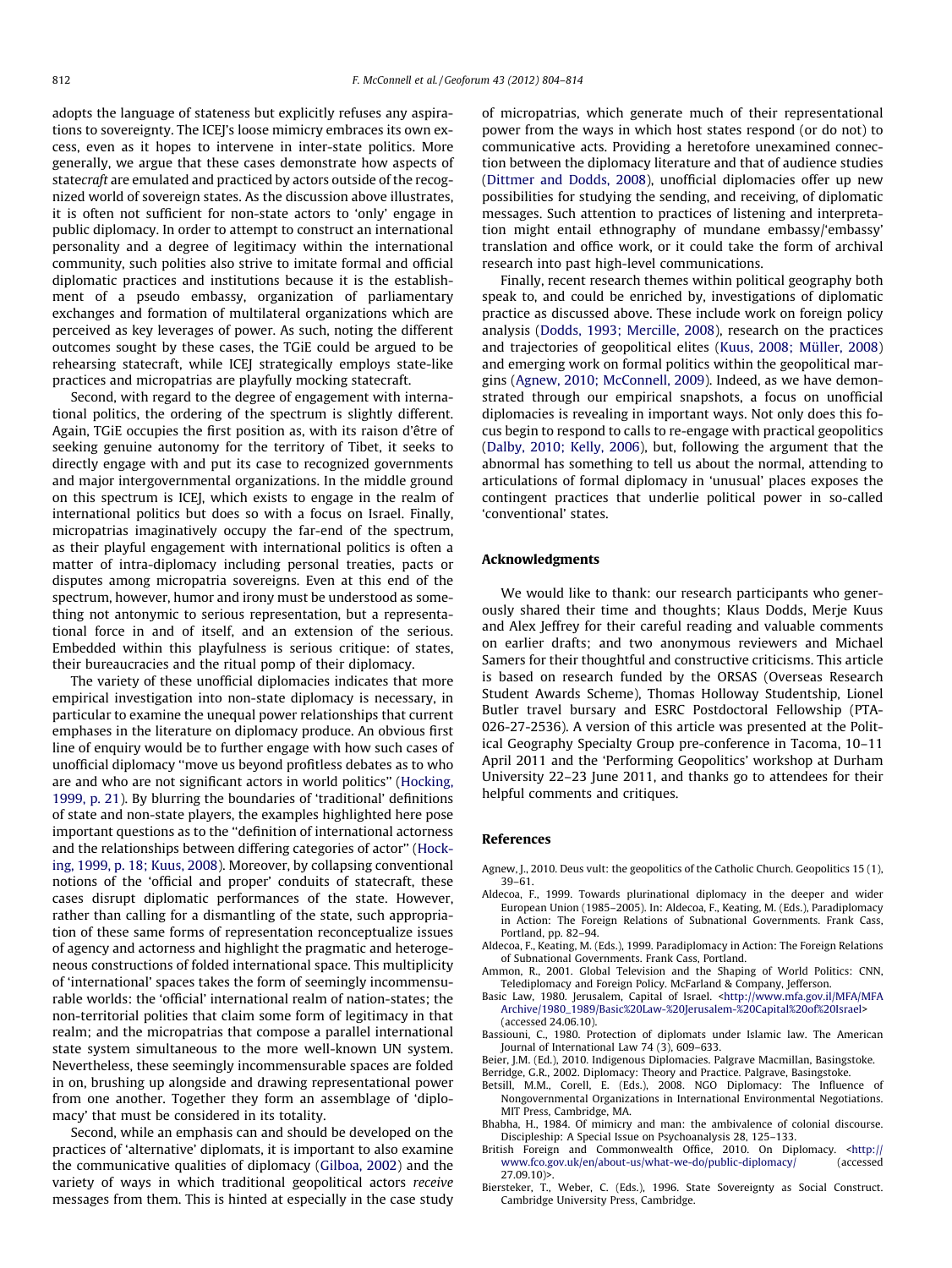- <span id="page-9-0"></span>Brimmer, R., Sanders, R., Hedding, M., 2006. A Defense of Christian Zionism in Response to the Bishops' Declaration. <http://www.icej.org/ Response to the Bishops' Declaration. [<http://www.icej.org/](http://www.icej.org/article.php?id=3464) [article.php?id=3464](http://www.icej.org/article.php?id=3464)> (accessed 24.06.10).
- Campbell, D., 1999. Apartheid cartography: the political anthropology and spatial effects of international diplomacy in Bosnia. Political Geography 18, 395–435. Chaturvedi, S., 1998. Common security? Geopolitics, development, South Asia and
- the Indian Ocean. Third World Quarterly 19 (4), 701–724. Clapham, C., 1998. Degrees of statehood. Review of International Studies 24 (2),
- 143–157. Constantinou, C.M., 1996. On the Way to Diplomacy. University of Minnesota Press,
- Minneapolis. Constantinou, C.M., 1998. Before the Summit: representations of sovereignty on the Himalayas. Millennium: Journal of International Studies 27 (1), 23–53.
- Constantinou, C.M., 2006. On homo-diplomacy. Space and Culture 9 (4), 351–364.
- Dahlman, C., Ó Tuathail, G., 2006. Bosnia's third space? Nationalist separatsim and international supervision in Bosnia's Brcko District. Geopolitics 11 (4), 651–675.
- Dalby, S., 2010. Recontextualising violence, power and nature: the next twenty years of critical geopolitics? Political Geography 29, 280–288.
- Der Derian, J., 1987. On Diplomacy. Blackwell, Oxford.
- Diamond, L., McDonald, J., 1996. Multi-track Diplomacy: A Systems Approach to Peace. Krumarian Press, London.
- Dittmer, J., Dodds, K., 2008. Popular geopolitics past and future: fandom, identities, and audiences. Geopolitics 13 (3), 437–457.
- Dodds, K., 1993. Geo-politics, experts and the making of foreign policy. Area 25 (1), 70–74.
- Duchacek, I.D., Latouche, D., Stevenson, G. (Eds.), 1988. Perforated Sovereignties and International Relations: Trans-Sovereign Contacts of Subnational Governments. Greenwood Press, New York.
- Epp, R., 2001. At the Wood's edge: towards a theoretical clearing for indigenous diplomacies in international relations. In: Crawford, R.M.A., Jarvis, D.S.L. (Eds.), International Relations – Still an American Social Science? Towards Diversity in International Thought. State University of New York Press, Albany, pp. 299–324.
- Finn, H.K., 2003. The case for cultural diplomacy: engaging foreign audiences. Foreign Affairs 82 (6), 15–20.
- Gilboa, E., 2002. Real-time diplomacy: myth and reality. In: Potter, E. (Ed.), Cyberdiplomacy: Managing Foreign Policy in the Twenty-first Century. McGill-Queen University Press, Montreal, pp. 83–109.
- Gilboa, E., 2008. Searching for a theory of public diplomacy. The Annals of the American Academy of Political and Social Science 616 (55), 55–77.
- Ham, P.V., 2001. The rise of the brand state. Foreign Affairs 80 (5), 2–6.
- Hansen, T.B., Stepputat, F. (Eds.), 2001. States of Imagination: Ethnographic Explorations of the Postcolonial State. Duke University Press, Durham, NC.
- Hedding, M., 2006. Embassies Moving from Jerusalem: Responding to Israel's Post-War Isolation. <[http://www.icej.org/article.php?operation=print&id=3451>](http://www.icej.org/article.php?operation=print&id=3451) (accessed 24.06.10).
- Henrikson, A.K., 2005. The geography of diplomacy. In: Flint, C. (Ed.), The Geography of War and Peace: From Death Camps to Diplomats. Oxford University Press, Oxford, pp. 369–394.
- Hixson, W.L., 1997. Parting the Curtain: Propaganda, Culture and the Cold War, 1945–1961. Macmillan, New York.
- Hocking, B., 1999. Patrolling the 'Frontier': globalization, localization and the 'actorness' of non-central governments. In: Aldecoa, F., Keating, M. (Eds.), Paradiplomacy in Action: The Foreign Relations of Subnational Governments. Frank Cass, Portland, pp. 17–39. ICEJ, n.d. Foundations of Christian Zionism: Biblical Roots, History and Future.
- [<http://www.icej.org/article.php?id=2807>](http://www.icej.org/article.php?id=2807) (accessed 24.06.10).
- Keating, M., 1999. Regions and international affairs: motives, opportunities and strategies. In: Aldecoa, F., Keating, M. (Eds.), Paradiplomacy in Action: The Foreign Relations of Subnational Governments. Frank Cass, Portland, pp. 1–16.
- Kelly, P., 2006. A critique of critical geopolitics. Geopolitics 11 (1), 24–53. Kearns, G., 2009. Geopolitics and Empire: The Legacy of Halford Mackinder Oxford.
- Oxford University Press. Kennedy, L., 2003. Remembering September 11: photography as cultural diplomacy.
- International Affairs 79 (2), 315–326.
- Kissinger, H., 1995. Diplomacy. Simon & Schuster, New York.
- Kurizaki, S., 2007. Efficient secrecy: public versus private threats in crisis diplomacy. American Political Science Review 101 (3), 543–558.
- Kuus, M., 2008. Professionals of geopolitics: agency in international politics. Geography Compass 2 (6), 2062–2079.
- Langer, W.L., 1951. The Diplomacy of Imperialism 1890–1902. Knopf, New York.
- Lecours, A., 2002. Paradiplomacy: reflections on the foreign policy and international relations of regions. International Negotiation 7 (1), 91–114.
- LoSS (League of Secessionist States), 2010. Union of Micronations. <[http://](http://www.theloss.org/) [www.theloss.org/>](http://www.theloss.org/) (accessed 30.09.10).
- Mattern, J., 2005. Why 'Soft Power' isn't So Soft: representational force and the sociolinguistic construction of attraction in world politics. Millennium: Journal of International Studies 33 (3), 583–612.
- Masalha, N., 2007. The Bible and Zionism: Invented Traditions, Archaeology and Post-Colonialism in Palestine–Israel. Zed Books, London.
- McClanahan, G., 1989. Diplomatic Immunity: Principles, Practices, Problems. C. Hurst & Co., London.
- McConnell, F., 2009. De facto, displaced, tacit: the sovereign articulations of the Tibetan Government-in-Exile. Political Geography 28 (6), 343–352.
- McRae, R.G., Hubbart, D., 2001. Human Security and the New Diplomacy: Protecting People. McGill-Queen's University Press, Promoting Peace, Montreal.
- Melissen, J. (Ed.), 2005. The New Public Diplomacy: Soft Power in International Relations. Palgrave Macmillan, Basingstoke.
- Mercille, J., 2008. The radical geopolitics of US foreign policy: geopolitical and geoeconomic logics of power. Political Geography 27 (5), 570–586.
- Mor, B.D., 2006. Public diplomacy in grand strategy. Foreign Policy Analysis 2 (2), 157–176.
- Mountz, A., 2004. Embodying the nation-state: Canada's response to human smuggling. Political Geography 23 (3), 323–345.
- Müller, M., 2008. Situating identities: enacting and studying Europe at a Russian Elite University. Millennium: Journal of International Studies 37 (1), 3–25.
- Murphy, A.B., 1996. The sovereign state system as political–territorial ideal: historical and contemporary considerations. In: Biersteker, T.J., Weber, C. (Eds.), State Sovereignty as Social Construct. Cambridge University Press, Cambridge, pp. 81-120.
- Neumann, I.B., 2002. Returning practice to the linguistic turn: the case of diplomacy. Millennium – Journal of International Studies 31 (3), 627–651.
- Neumann, I.B., 2005. To be a diplomat. International Studies Perspectives 6 (1), 72– 93.
- Neumann, I.B., 2007. "A speech that the entire ministry may stand for", or: why diplomats never produce anything new. International Political Sociology 1, 183–200.
- Neumann, I.B., in press. Euro-centrism in diplomacy: challenging but manageable. European Journal of International Relations.
- Neumayer, E., 2008. Distance, power and ideology: diplomatic representation in a world of nation-states. Area 40 (2), 228–236. doi[:10.1177/1354066110389831.](http://dx.doi.org/10.1177/1354066110389831)
- Newman, D., 2002. The geopolitics of peacemaking in Israel–Palestine. Political Geography 21 (5), 629–646.
- Nye, J., 2006. Soft power and European–American affairs. In: Ilgen, T. (Ed.), Hard Power, Soft Power and the Future of Transatlantic Relations. Ashgate, Hampshire, pp. 25–38.
- Ó Tuathail, G., Agnew, J., 1992. Geopolitics and discourse: practical geopolitical reasoning in American foreign policy. Political Geography 11 (2), 190–204.
- OAM (Organization of Active Micronations), 2010. Previously available on-line at [http://www.oamicro.org/.](http://www.oamicro.org/) (accessed 27.09.10).
- Olins, W., 2005. Making a national brand. In: Melissen, J. (Ed.), The New Public Diplomacy. Palgrave Macmillan, New York, pp. 169–179.
- Office of The Dalai Lama, 1969. Tibetans in Exile 1959–1969: A Report on Ten Years of Rehabilitation in India. Bureau of the Dalai Lama, New Delhi.
- Painter, J., 2006. Prosaic geographies of stateness. Political Geography 25 (7), 752– 774.
- Parmer, I., Cox, M., 2010. Soft Power and US Foreign Policy. Routledge, Oxford.
- Parsons, D., n.d. Swords into Ploughshares: Christian Zionism and the Battle of Armageddon. <<http://icej.org/data/images/File/News/swords.pdf>> (accessed 24.06.10).
- Peppard, V., Riordan, J., 1993. Playing Politics: Soviet Sport Diplomacy to 1992. JAI Press, London.
- Pinkerton, A., Dodds, K., 2009. Radio geopolitics: broadcasting, listening and the struggle for acoustic spaces. Progress in Human Geography 33 (1), 10–27.
- PP (Principality of Paulovia), 2010. Consuls Guide. <[http://www.paulovia.org/](http://www.paulovia.org/consuls_guide.html) [consuls\\_guide.html](http://www.paulovia.org/consuls_guide.html)> (accessed 27.09.10).
- PS (Principality of Sealand), 1968. Regina v. Paddy Roy Bates and Michael Roy Bates. Court Decision Rendered 25th October 1968 by Justice Chapman in Chelmsford.
- Regan, P.M., Aydin, A., 2006. Diplomacy and other forms of intervention in civil wars. Journal of Conflict Resolution 50 (5), 736–756.
- Reisman, M., 1991. Governments-in-exile: notes towards a theory of formation and operation. In: Shain, Y. (Ed.), Governments-in-exile in Contemporary World Politics. Routledge, London, pp. 238–248.
- Ross, C., 2002. Public diplomacy comes of age. Washington Quarterly 25 (2), 75– 83.
- Satow, E., 1922. A Guide to Diplomatic Practice. Longman, London.
- Sharp, P., 2009. Diplomatic Theory of International Relations. Cambridge University Press, Cambridge.
- Shain, Y., 1989. The Frontier of Loyalty: Political Exiles in the Age of the Nation-State. University of Michigan Press, Ann Arbor.
- Shearer, I.A., 1994. Starke's International Law, 11th ed. Butterworths, London.
- Sidaway, J.D., 2003. Sovereign excesses? Portraying postcolonial sovereigntyscapes.
- Political Geography 22 (2), 157–178. Sofer, S., 2007. The diplomatic corps as a symbol of diplomatic culture. In: Sharp, P.,
- Wiseman, G. (Eds.), The Diplomatic Corps as an Institution of International Society. Palgrave Macmillan, New York, pp. 31–38.
- Springer, S., 2011. Violence sits in places? Cultural practice, neoliberal rationalism, and virulent imaginative geographies. Political Geography 30 (2), 90–98.
- Steinberg, P.E., Nyman, E., Caraccioli, M.J., 2011. Atlas Swam: Freedom, Capital, and Floating Sovereignties in the Seasteading Vision. Antipode, Early view Online 28 November, 2011, pp. 1–19.
- Strang, D., 1996. Contested sovereignty: the social construction of colonial imperialism. In: Biersteker, T.J., Weber, C. (Eds.), State Sovereignty as Social Construct. Cambridge University Press, Cambridge, pp. 22–49.
- Strange, S., 1992. States, firms and diplomacy. International Affairs 68 (1), 1–15.
- Taylor, P., 1994. The state as container: territoriality in the world system. Progress in Human Geography 18 (2), 151–162.
- van der Wusten, H., Mamadouh, V., 2010. The geography of diplomacy. In: Denemark, R.A. (Ed.), The International Studies Encyclopedia. Blackwell Publishing. [http://www.isacompendium.com/subscriber/tocnode?id=g97814](http://www.isacompendium.com/subscriber/tocnode?id=g9781444336597_chunk_g97814443365979_ss1-16) [44336597\\_chunk\\_g97814443365979\\_ss1-16](http://www.isacompendium.com/subscriber/tocnode?id=g9781444336597_chunk_g97814443365979_ss1-16) (accessed 22.02.11).